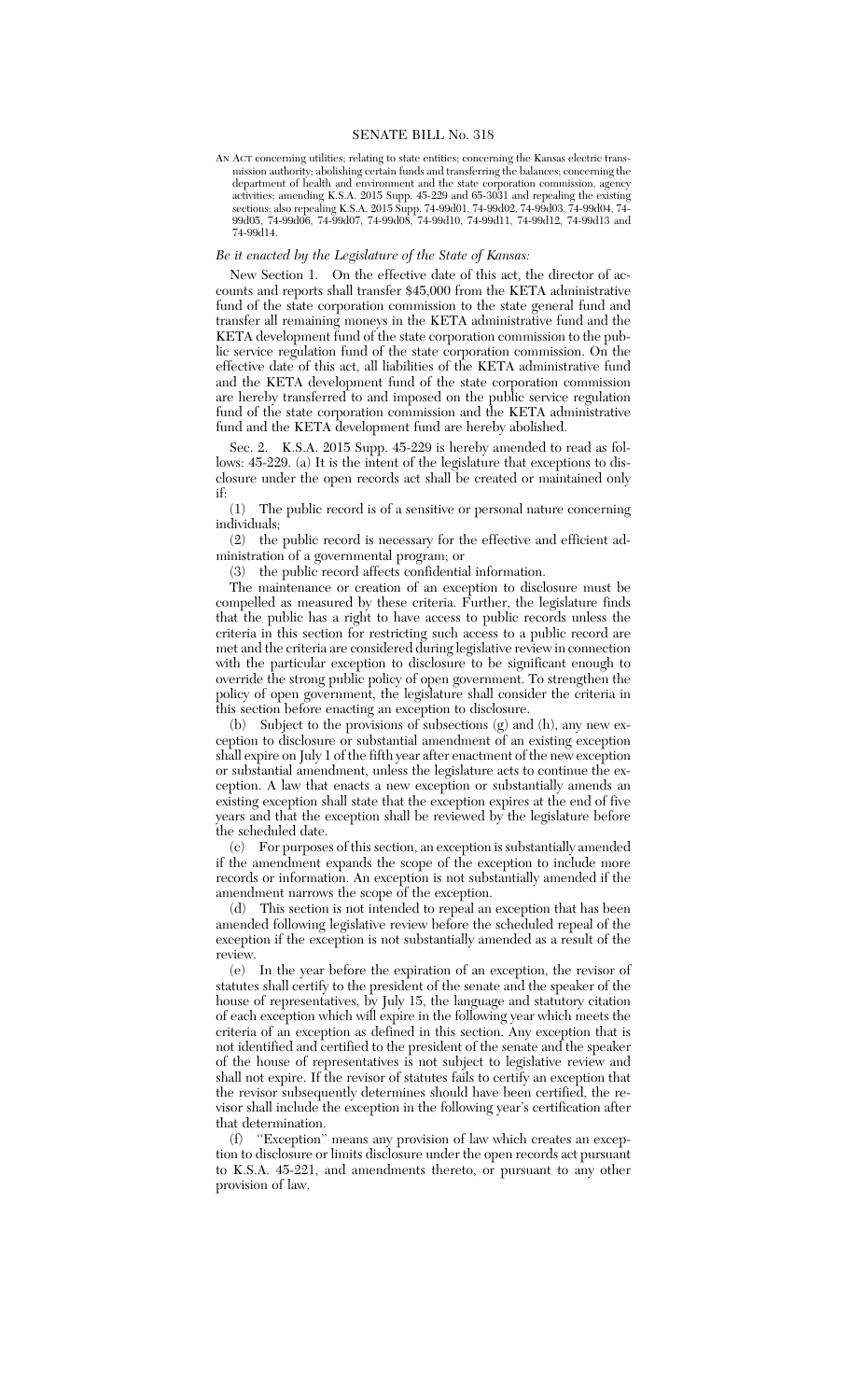(g) A provision of law which creates or amends an exception to disclosure under the open records law shall not be subject to review and expiration under this act if such provision:

 $(1)$  Is required by federal law;

(2) applies solely to the legislature or to the state court system;<br>(3) has been reviewed and continued in existence twice by the has been reviewed and continued in existence twice by the legislature; or

(4) has been reviewed and continued in existence by the legislature during the 2013 legislative session and thereafter.

 $(h)$  (1) The legislature shall review the exception before its scheduled expiration and consider as part of the review process the following:

(A) What specific records are affected by the exception;

(B) whom does the exception uniquely affect, as opposed to the general public;

(C) what is the identifiable public purpose or goal of the exception; (D) whether the information contained in the records may be ob-

tained readily by alternative means and how it may be obtained;

(2) an exception may be created or maintained only if it serves an identifiable public purpose and may be no broader than is necessary to meet the public purpose it serves. An identifiable public purpose is served if the legislature finds that the purpose is sufficiently compelling to override the strong public policy of open government and cannot be accomplished without the exception and if the exception:

(A) Allows the effective and efficient administration of a governmental program, which administration would be significantly impaired without the exception;

(B) protects information of a sensitive personal nature concerning individuals, the release of which information would be defamatory to such individuals or cause unwarranted damage to the good name or reputation of such individuals or would jeopardize the safety of such individuals. Only information that would identify the individuals may be excepted under this paragraph; or

(C) protects information of a confidential nature concerning entities, including, but not limited to, a formula, pattern, device, combination of devices, or compilation of information which is used to protect or further a business advantage over those who do not know or use it, the disclosure of which information would injure the affected entity in the marketplace.

(3) Records made before the date of the expiration of an exception shall be subject to disclosure as otherwise provided by law. In deciding whether the records shall be made public, the legislature shall consider whether the damage or loss to persons or entities uniquely affected by the exception of the type specified in paragraph (2)(B) or (2)(C) of this subsection (h) would occur if the records were made public.

(i) (1) Exceptions contained in the following statutes as continued in existence in section 2 of chapter 126 of the 2005 Session Laws of Kansas and which have been reviewed and continued in existence twice by the legislature as provided in subsection (g) are hereby continued in existence: 1-401, 2-1202, 5-512, 9-1137, 9-1712, 9-2217, 10-630, 11-306, 12- 189, 12-1,108, 12-1694, 12-1698, 12-2819, 12-4516, 16-715, 16a-2-304, 17-1312e, 17-2227, 17-5832, 17-7511, 17-7514, 17-76,139, 19-4321, 21- 2511, 22-3711, 22-4707, 22-4909, 22a-243, 22a-244, 23-605, 23-9,312, 25- 4161, 25-4165, 31-405, 34-251, 38-2212, 39-709b, 39-719e, 39-934, 39- 1434, 39-1704, 40-222, 40-2,156, 40-2c20, 40-2c21, 40-2d20, 40-2d21, 40-409, 40-956, 40-1128, 40-2807, 40-3012, 40-3304, 40-3308, 40-3403b, 40-3421, 40-3613, 40-3805, 40-4205, 44-510j, 44-550b, 44-594, 44-635, 44-714, 44-817, 44-1005, 44-1019, 45-221(a)(1) through (43), 46-256, 46- 259, 46-2201, 47-839, 47-844, 47-849, 47-1709, 48-1614, 49-406, 49-427, 55-1,102, 58-4114, 59-2135, 59-2802, 59-2979, 59-29b79, 60-3333, 60- 3336, 65-102b, 65-118, 65-119, 65-153f, 65-170g, 65-177, 65-1,106, 65- 1,113, 65-1,116, 65-1,157a, 65-1,163, 65-1,165, 65-1,168, 65-1,169, 65- 1,171, 65-1,172, 65-436, 65-445, 65-507, 65-525, 65-531, 65-657, 65-1135, 65-1467, 65-1627, 65-1831, 65-2422d, 65-2438, 65-2836, 65-2839a, 65- 2898a, 65-3015, 65-3447, 65-34,108, 65-34,126, 65-4019, 65-4922, 65- 4925, 65-5602, 65-5603, 65-6002, 65-6003, 65-6004, 65-6010, 65-67a05, 65-6803, 65-6804, 66-101c, 66-117, 66-151, 66-1,190, 66-1,203, 66-1220a, 66-2010, 72-996, 72-4311, 72-4452, 72-5214, 72-53,106, 72-5427, 72- 8903, 73-1228, 74-2424, 74-2433f, 74-4905, 74-4909, 74-50,131, 74-5515, 74-7308, 74-7338, 74-8104, 74-8307, 74-8705, 74-8804, 74-9805, 75-104,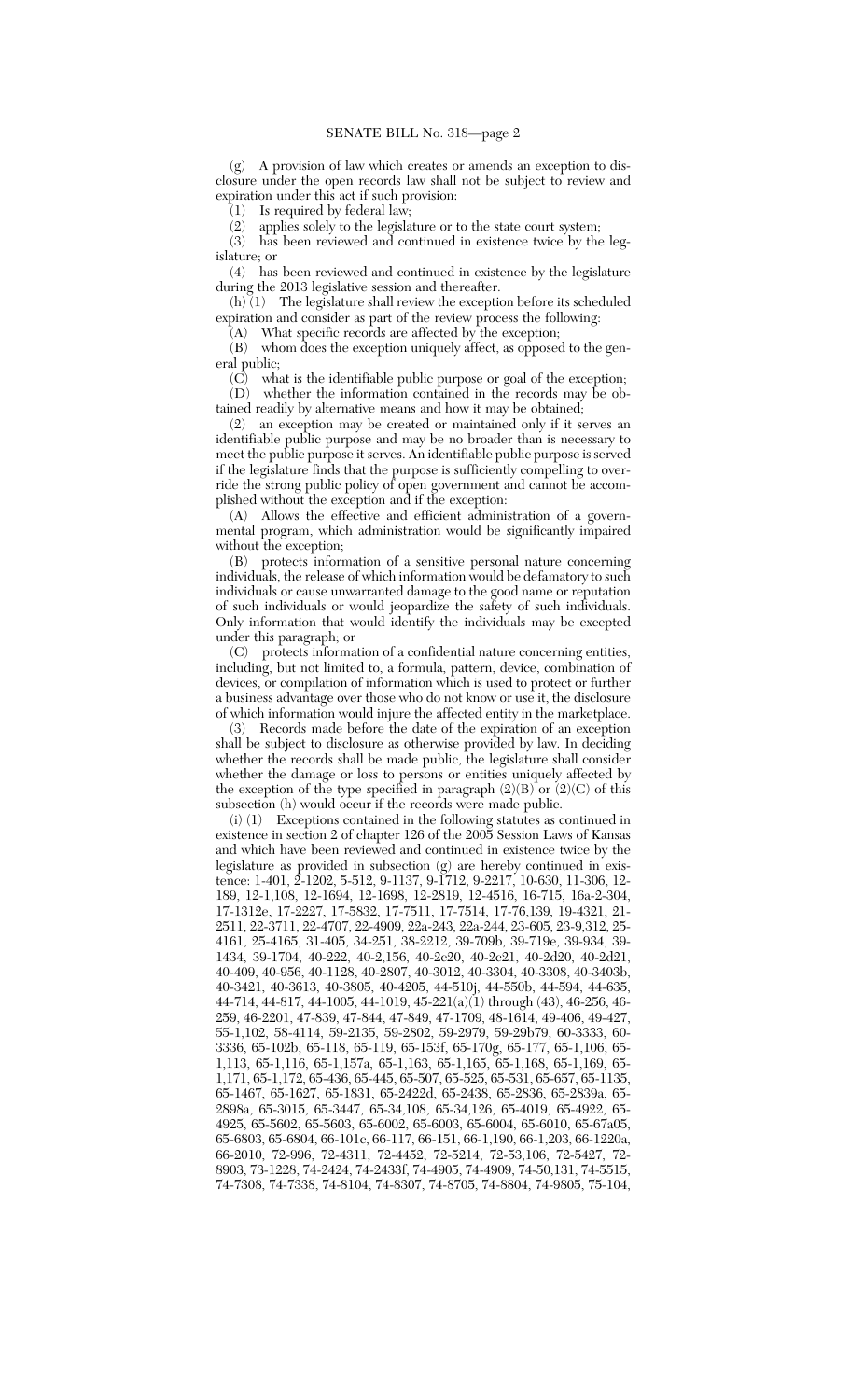75-712, 75-7b15, 75-1267, 75-2943, 75-4332, 75-4362, 75-5133, 75-5266, 75-5665, 75-5666, 75-7310, 76-355, 76-359, 76-493, 76-12b11, 76-3305, 79-1119, 79-1437f, 79-3234, 79-3395, 79-3420, 79-3499, 79-34,113, 79- 3614, 79-3657, 79-4301 and 79-5206.

(2) Exceptions contained in the following statutes as certified by the revisor of statutes to the president of the senate and the speaker of the house of representatives pursuant to subsection (e) and which have been reviewed during the 2015 legislative session and continued in existence by the legislature as provided in subsection (g) are hereby continued in existence: 17-2036,  $40-5301$ ,  $45-221(a)(45)$ ,  $(46)$  and  $(49)$ ,  $48-16a10$ ,  $58-$ 4616, 60-3351, 72-972a, 74-50,217, 74-99d05 and 75-53,105.

(j) (1) Exceptions contained in the following statutes as continued in existence in section 1 of chapter 87 of the 2006 Session Laws of Kansas and which have been reviewed and continued in existence twice by the legislature as provided in subsection (g) are hereby continued in existence: 1-501, 9-1303, 12-4516a, 39-970, 65-525, 65-5117, 65-6016, 65- 6017 and 74-7508.

(2) Exceptions contained in the following statutes as certified by the revisor of statutes to the president of the senate and the speaker of the house of representatives pursuant to subsection (e) during 2010 are hereby continued in existence until July 1, 2016, at which time such exceptions shall expire: 12-5358, 12-5611, 22-4906, 22-4909, 38-2310, 38- 2311, 38-2326, 44-1132, 60-3333, 65-6154, 71-218, 75-457, 75-712c, 75- 723 and 75-7c06.

(k) Exceptions contained in the following statutes as certified by the revisor of statutes to the president of the senate and the speaker of the house of representatives pursuant to subsection (e) and which have been reviewed during the 2014 legislative session and continued in existence by the legislature as provided in subsection (g) are hereby continued in existence: 1-205, 2-2204, 8-240, 8-247, 8-255c, 8-1324, 8-1325, 12-17,150, 12-2001, 17-12a607, 38-1008, 38-2209, 40-5006, 40-5108, 41-2905, 41- 2906, 44-706, 44-1518, 45-221(a)(44), (45), (46), (47) and (48), 50-6a11, 56-1a610, 56a-1204, 65-1,243, 65-16,104, 65-3239, 74-50,184, 74-8134, 74-99b06, 77-503a and 82a-2210.

(l) Exceptions contained in the following statutes as certified by the revisor of statutes to the president of the senate and the speaker of the house of representatives pursuant to subsection (e) during 2011 are hereby continued in existence until July 1, 2017, at which time such exceptions shall expire: 12-5711, 21-2511, 38-2313, 65-516, 74-8745, 74- 8752, 74-8772 and 75-7427.

(m) Exceptions contained in the following statutes as certified by the revisor of statutes to the president of the senate and the speaker of the house of representatives pursuant to subsection (e) during 2012 and which have been reviewed during the 2013 legislative session and continued in existence by the legislature as provided in subsection (g) are hereby continued in existence: 12-5811, 40-222, 40-223j, 40-5007a, 40-5009a, 40- 5012a, 65-1685, 65-1695, 65-2838a, 66-1251, 66-1805, 72-60c01, 75-712 and 75-5366.

Sec. 3. K.S.A. 2015 Supp. 65-3031 is hereby amended to read as follows: 65-3031. (a) In accordance with the requirements of the environmental protection agency's rulemaking pursuant to docket EPA-HQ-OAR-2013-0602, the secretary may develop and submit to the environmental protection agency a state plan for compliance with the regulation of carbon dioxide from any affected or existing electric generating units pursuant to 42 U.S.C. § 7411. The secretary of health and environment may establish separate standards of performance for carbon dioxide emissions based upon: (1) The best system of emission reduction that has been adequately demonstrated while considering the cost of achieving such reduction;

(2) reductions in emissions of carbon dioxide that can reasonably be achieved through measures taken at each electric generating unit; and

(3) efficiency improvements to any affected electric generating unit and other measures that can be undertaken at each electric generating unit to reduce carbon dioxide emissions without any requirements for fuel switching, co-firing with other fuels or limiting the utilization of the unit.

(b) In establishing any standard of performance for any existing elec-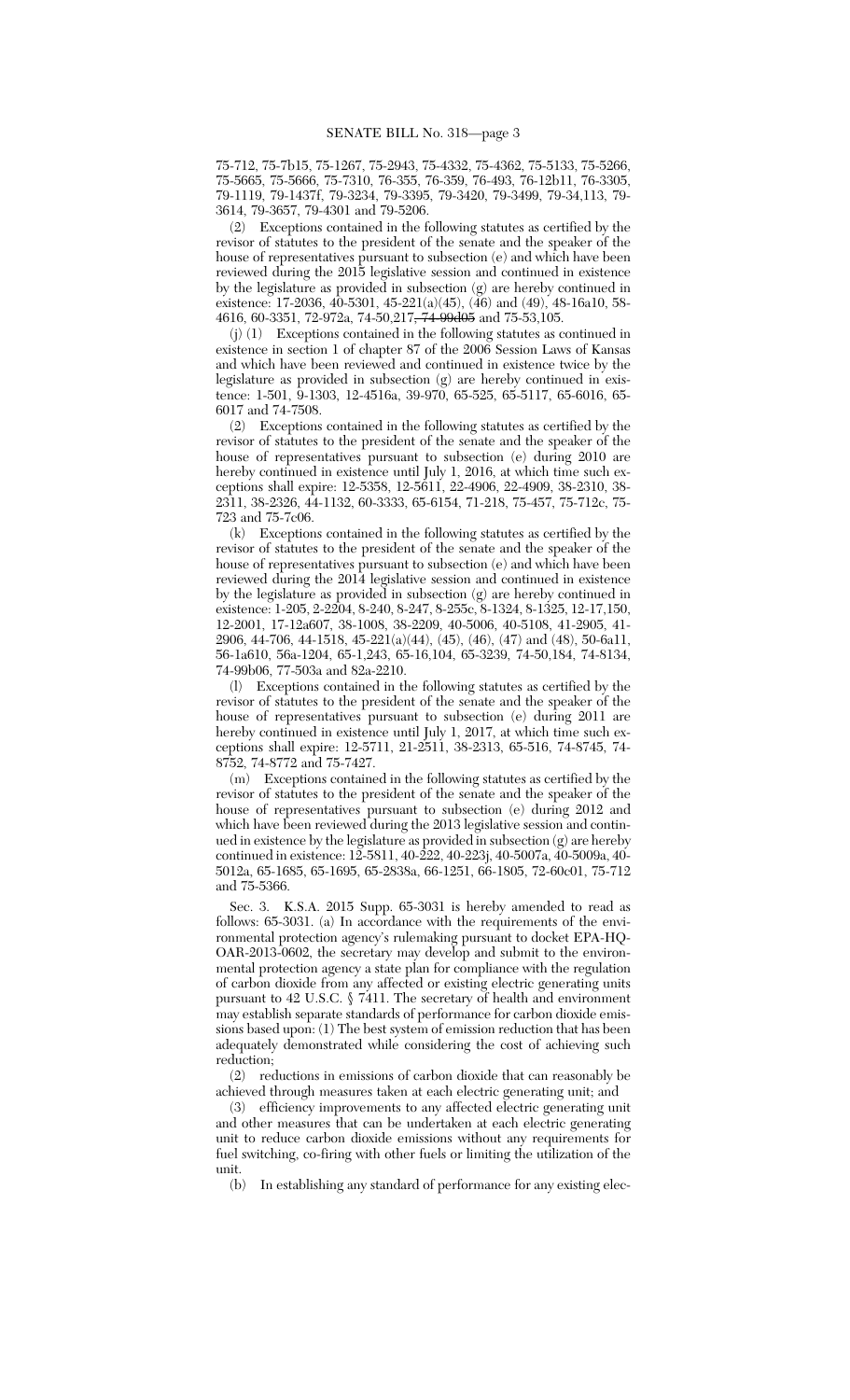tric generating unit pursuant to this section, the secretary may consider alternative standards and metrics or may provide alternative compliance schedules than those provided by federal rules or regulations by evaluating: (1) Unreasonable costs of achieving an emission limitation due to plant age, location or the design of an electric generating unit;

(2) any unusual physical or compliance schedule difficulties or impossibility of implementing emission reduction measures;

(3) the cost of applying the performance standard to an electric generating unit;

 $(4)$  the remaining useful life of an electric generating unit;<br> $(5)$  any economic or electric transmission and distribution

any economic or electric transmission and distribution impacts resulting from closing the electric generating unit if compliance with the performance standard is not possible; and

(6) the potential for a standard of performance relating to unit efficiency, including any requirements for a new source review or the application of a best available control technology emission limitation for any criteria pollutant as a condition of receiving a permit or authorization for the project.

(c) The secretary may implement such standards through flexible regulatory mechanisms, including the averaging of emissions, emissions trading or other alternative implementation measures that the secretary determines to be in the interest of Kansas. The secretary may enter into voluntary agreements with utilities that operate fossil-fuel based electric generating units within Kansas to implement such carbon dioxide emission standards. Such agreements may aggregate the carbon dioxide emissions levels from electric resources in this state, including coal, petroleum, natural gas or renewable energy resources as defined in K.S.A. 2015 Supp. 66-1257, and amendments thereto, that are owned, operated or utilized by power purchase agreements by utilities for purposes of determining compliance with such carbon dioxide emission standards.

 $(d)$  The secretary and the state corporation commission shall enter into a memorandum of understanding concerning implementation of the requirements and responsibilities under the Kansas air quality act.

 $\overline{e}(e)$  (1) The secretary shall submit to the clean power plan implementation study committee:

(A) A plan to investigate, review and develop a state plan no later than the first week of November 2015;

(B) information on any final rule adopted by the environmental protection agency under docket EPA-HQ-OAR-2013-0602 no later than February 1, 2016; and

(C) any information requested by the chairperson.

(2) The state corporation commission shall submit information to the

clean power plan implementation study committee concerning:<br>(A) Each utility's re-dispatch options along with the cost of Each utility's re-dispatch options along with the cost of each option;

(B) the lowest possible cost re-dispatch options on a state-wide basis; and

(C) the impact of each re-dispatch option on the reliability of Kansas' integrated electric systems.

(f) The secretary shall present any proposed state plan proposed for submission to the environmental protection agency to the clean power plan implementation study committee for review and input pursuant to K.S.A. 2015 Supp. 66-1285, and amendments thereto, at least 30 days prior to submission of such a plan to the environmental protection agency or any other federal agency. If a proposed plan is disapproved by the clean power plan implementation study committee, the secretary shall resubmit a revised plan to the study committee. The secretary may submit any proposed plan to the environmental protection agency that has been submitted to the study committee and that has not been disapproved by the committee within 30 days of the committee receiving such proposed plan.

(g) Notwithstanding review by the clean power plan implementation study committee of the submission of a state plan to the environmental protection agency, further action by the secretary to implement or enforce the final approved state plan is dependent upon the final adoption of the federal emission guidelines. If the federal emission guidelines are not adopted or are adopted and subsequently suspended, vacated, in whole or in part, or held to not be in accordance with the law, the sec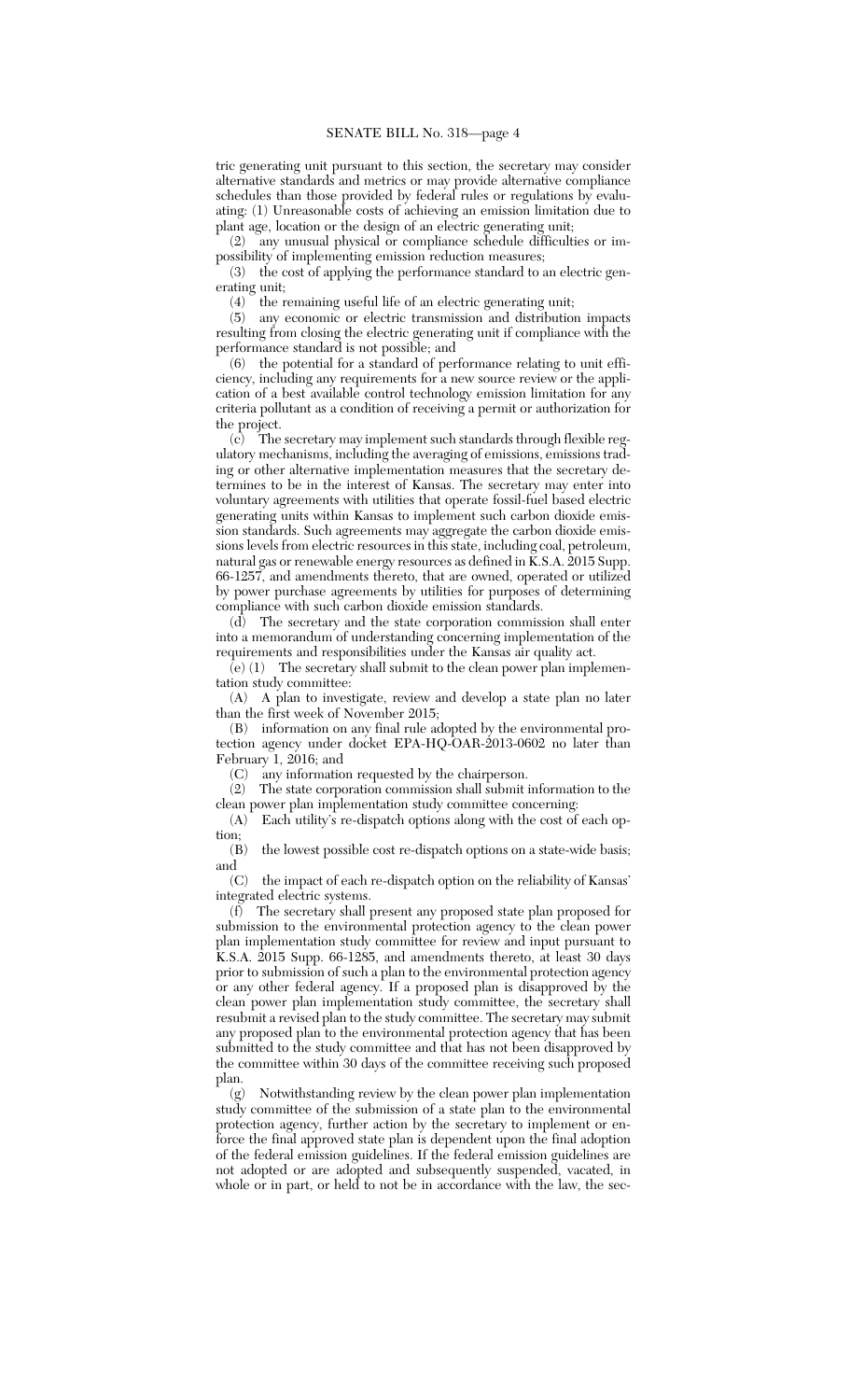retary shall suspend or terminate, as appropriate, further action to implement or enforce the state plan.

(h) Notwithstanding any other provision of law, prior to submitting any state plan to the environmental protection agency, the secretary shall: (1) Submit such state plan as proposed rules and regulations pursuant to K.S.A. 77-415 et seq., and amendments thereto. Such submission shall be expedited by any agency reviewing such proposed rules and regulations pursuant to K.S.A. 77-415 et seq., and amendments thereto;

(2) request a review of the proposed state plan by the office of the attorney general. The attorney general review may certify to the secretary that the plan will not hinder, undermine or in any way harm the position of the state of Kansas in any current or pending litigation relating to the environmental protection agency docket EPA-HQ-OAR-2013-0602. The attorney general shall also review the proposed state plan concerning any impacts on the protections guaranteed by the constitutions of the United States or the state of Kansas; and

(3) not submit a state plan if the attorney general review indicates that the proposed plan would adversely impact the state's legal position in any current or pending litigation relating to the environmental protection agency docket EPA-HQ-OAR-2013-0602 or if the attorney general review indicates that the proposed state plan adversely impacts protections guaranteed by the constitutions of the United States or the state of Kansas.

(i) The secretary shall be responsible for submitting a state plan to the environmental protection agency in a timely manner. Notwithstanding any other provision of this act, the secretary shall prepare and submit any request for an extension of time to file a state plan, if necessary, an interim state plan or a final state plan to the environmental protection agency. Any interim or final state plan shall be submitted by the secretary no less than four calendar days prior to the federal submission deadline, or extended submission deadline, established by the environmental protection agency. Any final state plan submitted to the environmental protection agency may only be submitted if the secretary has previously submitted such plan for review by the clean power plan implementation study committee pursuant to this act.

*(j) Due to the February 9, 2016, stay issued by the United States supreme court, all state agency activities, studies and investigations in furtherance of the preparation of an initial submittal or the evaluation of any options for the submission of a final state plan pursuant to the environmental protection agency docket EPA-HQ-OAR-2013-0602, codified as 40 C.F.R. part 60, shall be suspended until the stay is lifted. Nothing in this subsection shall be construed so as to restrict the ability of a state agency from communicating with, or providing information to, other state agencies in furtherance of any of the agency's statutory obligations.*

 $\overline{(i)}(k)$  This section shall be part of and supplemental to the Kansas air quality act.

Sec. 4. K.S.A. 2015 Supp. 45-229, 65-3031, 74-99d01, 74-99d02, 74- 99d03, 74-99d04, 74-99d05, 74-99d06, 74-99d07, 74-99d08, 74-99d10, 74-99d11, 74-99d12, 74-99d13 and 74-99d14 are hereby repealed.